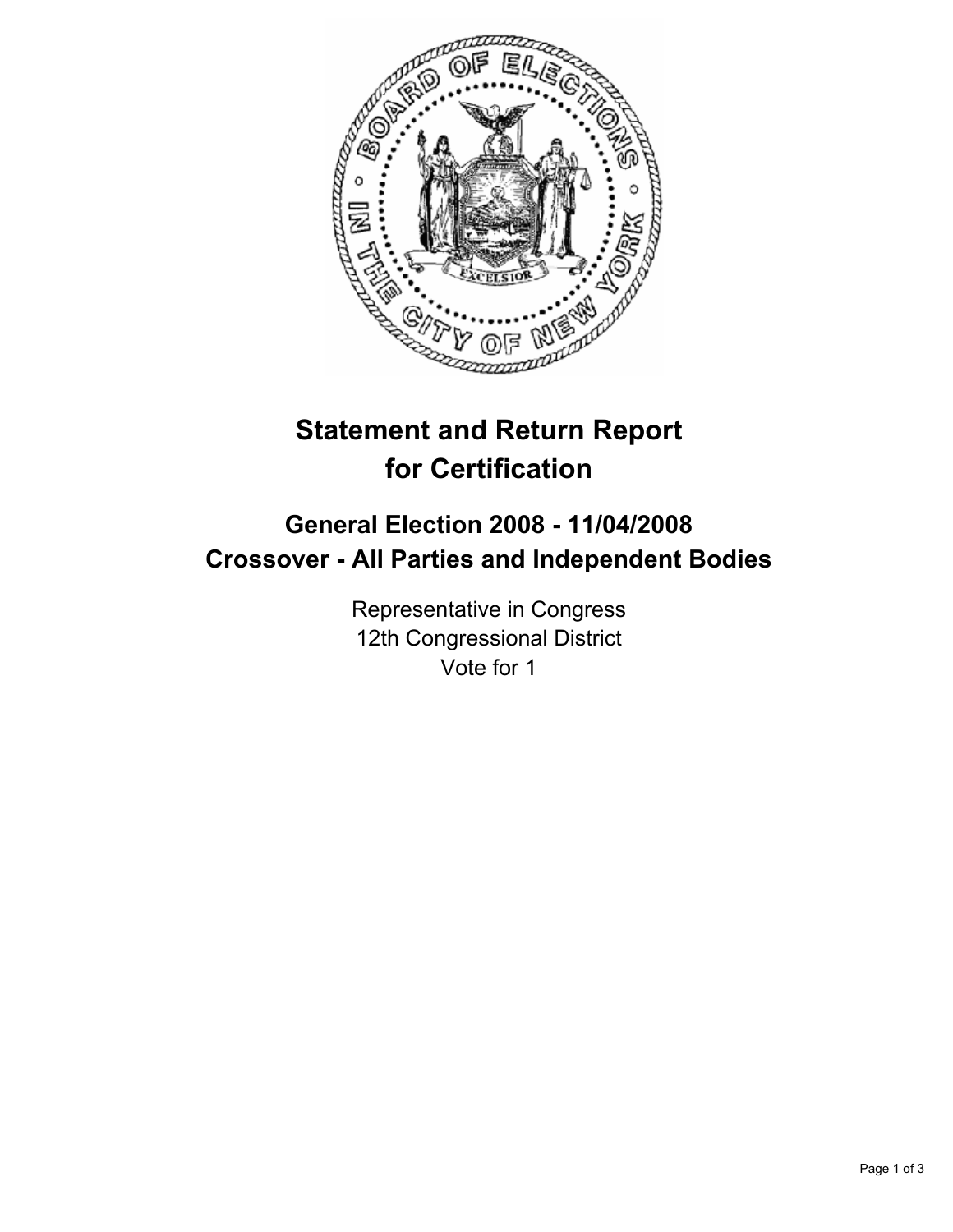

## **New York County**

| <b>PUBLIC COUNTER</b>                | 31,006 |
|--------------------------------------|--------|
| <b>EMERGENCY</b>                     | 232    |
| ABSENTEE/MILITARY                    | 816    |
| <b>FEDERAL</b>                       | 311    |
| <b>AFFIDAVIT</b>                     | 1,712  |
| <b>Total Ballots</b>                 | 34,077 |
| NYDIA M VELAZQUEZ (DEMOCRATIC)       | 21,298 |
| ALLAN E ROMAGUERA (REPUBLICAN)       | 2,345  |
| ALLAN E ROMAGUERA (CONSERVATIVE)     | 190    |
| NYDIA M VELAZQUEZ (WORKING FAMILIES) | 1,126  |
| CAROLYN MALONEY (WRITE-IN)           |        |
| CHARLES B RANGEL (WRITE-IN)          |        |
| DAVID LEE ROTH (WRITE-IN)            |        |
| <b>JUDITH J. GISHE (WRITE-IN)</b>    |        |
| NONE OF THE ABOVE (WRITE-IN)         |        |
| SUSAN HARRIET MILLER (WRITE-IN)      |        |
| <b>Total Votes</b>                   | 24,965 |
| Unrecorded                           | 9,112  |

### **Kings County**

| PUBLIC COUNTER                       | 109,601 |
|--------------------------------------|---------|
| <b>EMERGENCY</b>                     | 2,392   |
| ABSENTEE/MILITARY                    | 2,915   |
| <b>FEDERAL</b>                       | 796     |
| <b>AFFIDAVIT</b>                     | 5,878   |
| <b>Total Ballots</b>                 | 121,582 |
| NYDIA M VELAZQUEZ (DEMOCRATIC)       | 79,677  |
| ALLAN E ROMAGUERA (REPUBLICAN)       | 6,818   |
| ALLAN E ROMAGUERA (CONSERVATIVE)     | 734     |
| NYDIA M VELAZQUEZ (WORKING FAMILIES) | 5,638   |
| HARVEY PORIS (WRITE-IN)              |         |
| <b>JASON MCMAHON (WRITE-IN)</b>      |         |
| <b>Total Votes</b>                   | 92,869  |
| Unrecorded                           | 28,713  |

#### **Queens County**

| PUBLIC COUNTER                       | 24,658 |
|--------------------------------------|--------|
| <b>EMERGENCY</b>                     | 47     |
| ABSENTEE/MILITARY                    | 361    |
| <b>FEDERAL</b>                       | 124    |
| AFFIDAVIT                            | 1,053  |
| <b>Total Ballots</b>                 | 26,243 |
| NYDIA M VELAZQUEZ (DEMOCRATIC)       | 14,651 |
| ALLAN E ROMAGUERA (REPUBLICAN)       | 3,322  |
| ALLAN E ROMAGUERA (CONSERVATIVE)     | 338    |
| NYDIA M VELAZQUEZ (WORKING FAMILIES) | 656    |
| <b>Total Votes</b>                   | 18,967 |
| Unrecorded                           | 7.276  |